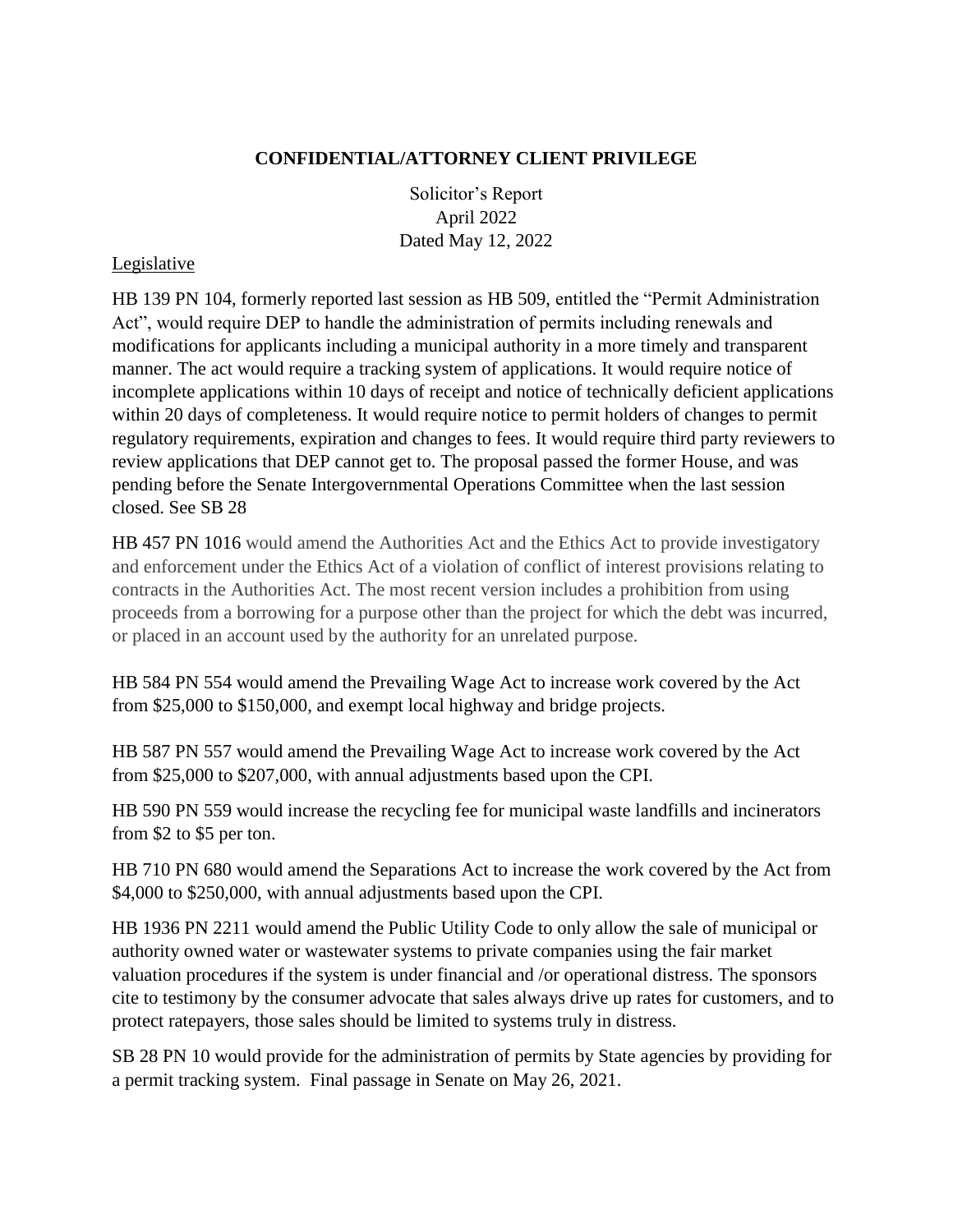SB 276 PN 258 would allow a school or municipality to opt out of paying prevailing wages. As proposed, while the opt-out provision would apply to a borough it would not apply to a municipal authority.

**Act 18 of 2022 formerly SB 478 PN 503 signed by Governor Wolf on April 19, 2022, effective in 60 days. Act 18 amends the Public Contract Bid Nonreceipt Act to authorize municipal authorities to enter into negotiated service contracts where no bids for such services are received after advertising twice. The bill adds a new definition for "services" to include (1) the routine operation or maintenance of existing structures; (2) the repair or rehabilitation of existing infrastructure and utility services; and (3) those services formerly provided by public utilities such as electrical, telephone, water and sewage service. (Copy attached.)**

SB 632 PN 758 would amend the Crimes Code to require persons entering a municipal building to check their firearms if the governing body of the municipality had adopted an ordinance. A municipal building is defined as the meeting place of the governing body.

# Courts

*Upper Pottsgrove Township v. Pottstown Borough Authority and Pottstown Borough*, CCP Montgomery County No. 2021-06705, Complaint in Equity for Final Injunction to compel assignment of STSA to PAWC. We entered our appearance and filed an Answer, New Matter and Counterclaims on behalf of the Authority and the Borough. Upper Pottsgrove has filed a request for preliminary injunction and a hearing on the request has been scheduled before the Court for September 27, 2021. The hearing before Senior Judge Smyth was held as scheduled. As requested by Judge Smyth, Findings of Fact, Conclusions of Law and a Brief in support of the Authority and Borough's position were filed today. Reply briefs will be due next week. A decision by the Judge is expected by the end of October. On October 21, 2021, Judge Smyth denied Upper Pottsgrove's Petition for Preliminary and Permanent Injunction. Thereafter, settlement discussions ensued among counsel for the parties, and at the December meeting a Settlement Agreement and Release will be presented to the Board for approval wherein the Authority and the Borough agree to consent to the assignment of the STSA to PAWC and Upper Pottsgrove agrees to pay \$470,184.22 at closing of the sale of its sewer system to the Authority. In December and January, respectively, the Authority and Borough approved the Settlement Agreement and Release. On February 4, 2022, Judge Smyth entered an Order adopting the Settlement Agreement and Release as an Order of the Court. **Nothing further to report.**

Financial – Drafted a Credit Enhancement Agreement between the Borough and the Authority providing for a commitment by the Borough to continue to guarantee water obligations under the Management Agreement between the Borough and the Authority for calendar year 2022 for a fee of \$85,000 in order to continue the funds available to the Borough under the Management Agreement for 2022 consistent with the 2021 amount. The Credit Enhancement Agreement will be presented to the Board at the December meeting. At its December meeting, the Authority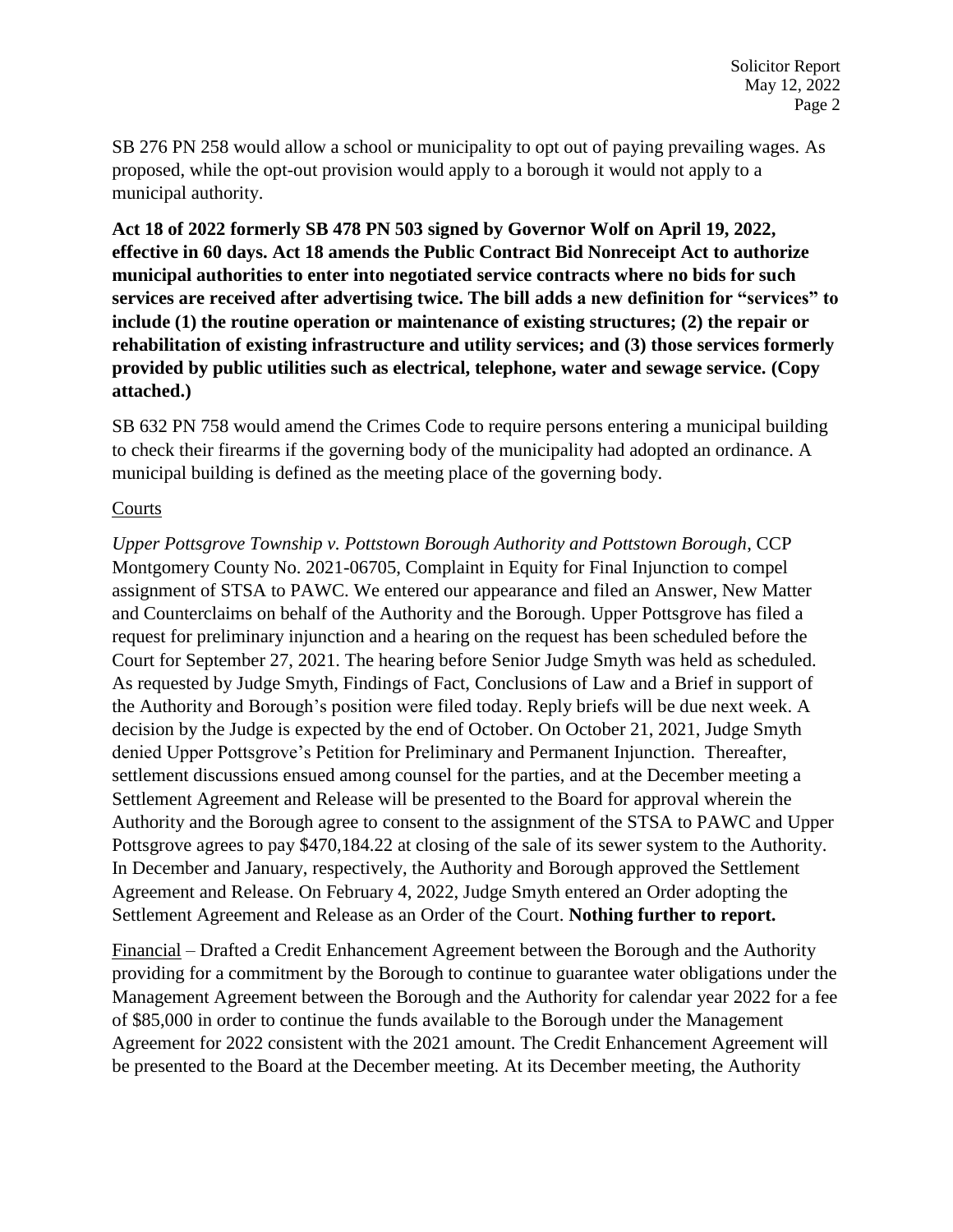approved the Credit Enhancement Agreement. At its January regular meeting, the Borough approved the Agreement. Nothing to report.

# PennVest funding offer for the 2021 Lead Service Replacement Project - **The Board declined the offer at its April meeting.**

## Lower, Upper and West Pottsgrove Townships

**Sale of System to PAWC** - Upper Pottsgrove Township accepted the proposal of Pennsylvania American Water Company to purchase its sanitary sewer system. The sale is contingent on the Township and PAWC negotiating an asset purchase agreement, and the approval of the sale by the Pennsylvania Public Utility Commission. At the request by Upper Pottsgrove, we held an initial Zoom meeting with representatives of the Township, PAWC and the Authority, and raised initial concerns on behalf of the Authority and Borough including Service Agreement issues, municipally-oriented issues and the outstanding Siphon Project costs. Additional information has been shared among the parties on these issues. Subsequent to the meeting, the Township and PAWC have agreed to initially escrow the amount of \$8,000 (\$4,000 from each) to cover Borough and Authority expenses to address issues involving the sale. At my request, a conference with PAWC and Upper Pottsgrove representatives was held on October 14<sup>th</sup>, which I reported at the October Authority meeting. We received correspondence from Township Solicitor Chuck Garner dated November 20, 2020 (copy attached) enclosing a check in the amount of \$25,350.05 representing amounts owed for reimbursement of Siphon Project costs for sewer connections since 2017. The letter stated that prior reimbursements were incorrect as the Authority was entitled to only a 68.2% portion of the reimbursement since the developer had also contributed to the Siphon Project and the Township was giving itself a credit for the alleged overpayment of prior reimbursements. In response, on January 6, 2021, I sent the attached email to the Solicitor requesting additional information regarding the Township's position that the reimbursement is to be shared with the developer. On December 11, 2020, we received correspondence from the Solicitor responding to concerns raised as to how municipal obligations under the Service Agreement were to be handled by PAWC following closing. On January 11, 2021, we held a Go To Meeting with various legal counsel for PAWC and the Township. During that conference, Solicitor Garner indicated that he was assembling information in response to my email of January 6, 2021. He also made clear that the Township did not intend to reimburse the Authority for the costs incurred for the Siphon Project following Closing since they would no longer be capable of charging a tapping. In response, I made clear that the Authority expected payment in full. Counsel for the PAWC and outside transaction counsel for the Township requested a statement of the total amount owed. Following the call, I emailed the statement prepared by the Authority Bookkeeper of amounts owed to all counsel. Counsel for PAWC proposed that a second agreement involving the Township to be called a Support Agreement would be proposed to deal with the issues under the Service Agreement that only a municipality can do, post-closing. The Authority received two letters from Upper Pottsgrove both dated February 22, 2021, one from the Board of Commissioners addressed to the Authority Board, and the second from the Township Solicitor addressed to the Authority Solicitor. The letters asserted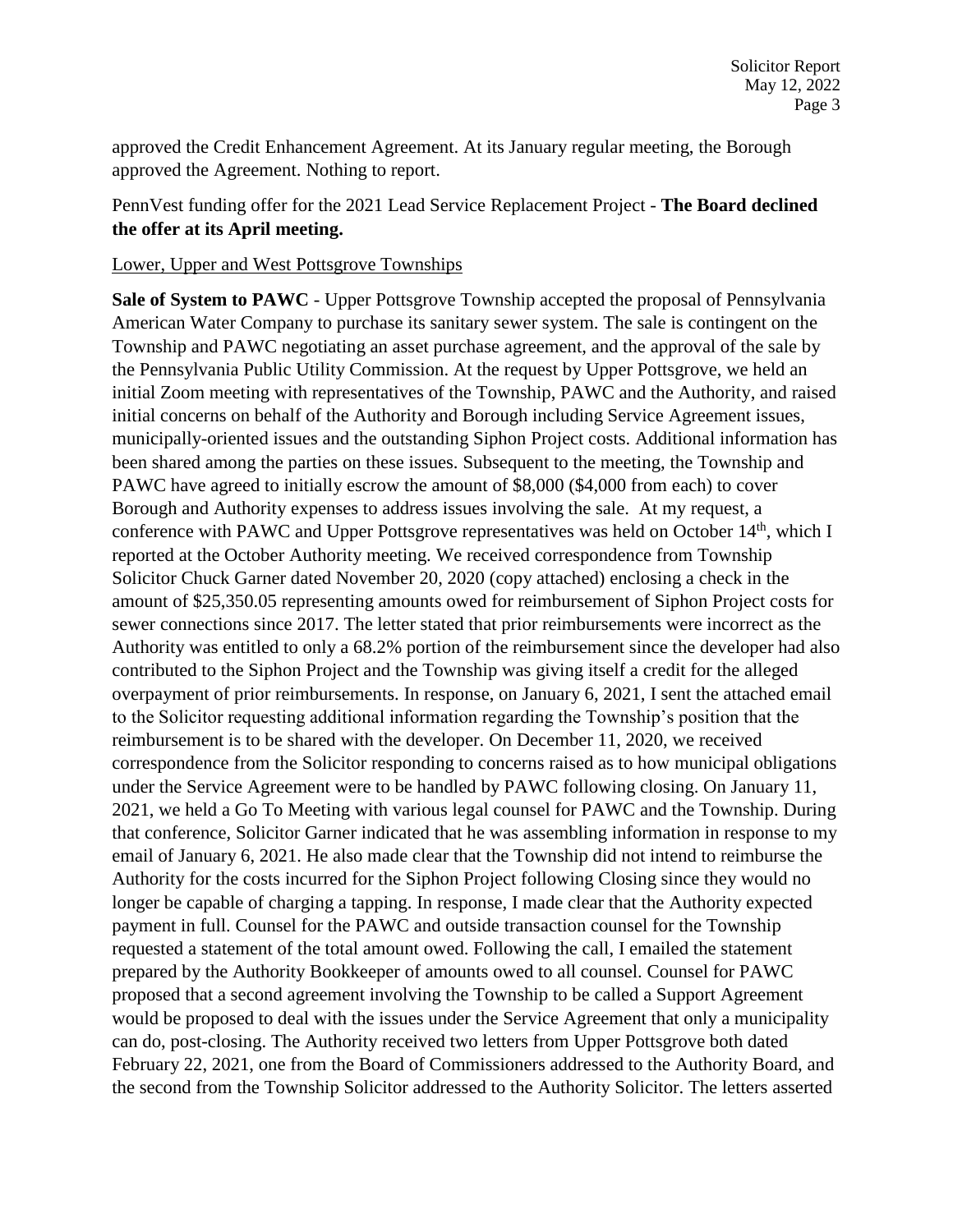that any reimbursement to the Authority of Siphon Project costs would cease as of the sale of the system to PAWC, and that Upper Pottsgrove views the matter of the Siphon reimbursement as separate and apart from the sale of the system, and requested the Authority provide comments on the draft Assignment and Assumption Agreement assigning its interest in the Sewage Treatment Service Agreement (STSA) to the Township by March 31, 2021. Given the time frames in the correspondence, we drafted and sent a response to the Township Solicitor asserting the contrary view that resolution of the reimbursement is necessary prior to negotiating the terms of the assignment. Representatives of the Township appeared at the March meeting, disputing any obligation to the Authority. Additional correspondence dated March 22, 2021 from the Township Solicitor followed, which was responded to by our letter dated March 29, 2021. On April 20, 2021 we received correspondence from the Township Solicitor disputing the application of escrowed review funds to Authority expenses involving the Siphon Project dispute. Following the direction from the Board at its April meeting, on May 13, 2021 we filed on behalf of the Authority and the Borough a Protest to PAWC's Application to the Pennsylvania Public Utility Commission for acquisition of the Upper Pottsgrove system on the grounds of the unresolved reimbursement. Over the objection of the Township and PAWC, the PUC Administrative Law Judge (ALJ) allowed the Protest to stand. Testimony of the Authority Manager was submitted, along with a brief protesting the application. A recommended ALJ decision is expected later this month. A public hearing on the Application was held remotely in June, and following briefing, the ALJ issued his recommended decision to approve the Application. A decision by the PUC on the Application is expected in late September. On September 23, 2021, the PUC issued its Order approving the ALJ's recommended decision. As anticipated, the PUC Order conditions the closing of the sale on the consent by the Authority and the Borough to the assignment of the STSA. Subsequent to the October 21, 2021 decision of Judge Smyth denying Upper Pottsgrove's Petition for Preliminary and Permanent Injunction, counsel for the parties recommenced discussions regarding post-closing contractual arrangements with PAWC and the Township after the sale of the sewer system. At the December meeting an Assignment and Assumption with Support Agreement among the Authority, the Borough, the Township and PAWC will be presented to the Board for approval wherein Upper Pottsgrove assigns the STSA to PAWC with the Authority's and Borough's consent, certain terms of the STSA are amended to address revisions necessary as a result of the assignment and a Support Agreement is entered into with the Township regarding the Township's obligations under the STSA after closing. The agreements will be effective only after closing, the payment of the \$470,184.22 at closing and the necessary approval of the agreements by the PUC. In December and January, respectively, the Authority and Borough approved the Assignment and Assumption with Support Agreement. On January 26, 2022, PAWC filed the fully executed Agreements with the PUC pursuant to Section 507 of the Public Utility Code. On February 28, 2022, the PUC issued its certificate of filing. As such, the legal matters have now been concluded, and we are awaiting the scheduling of a settlement date for the sale by PAWC and Upper Pottsgrove Township. Nothing to report.

General Contracting – Nothing to report.

Sewer Treatment Plant –Nothing to report.